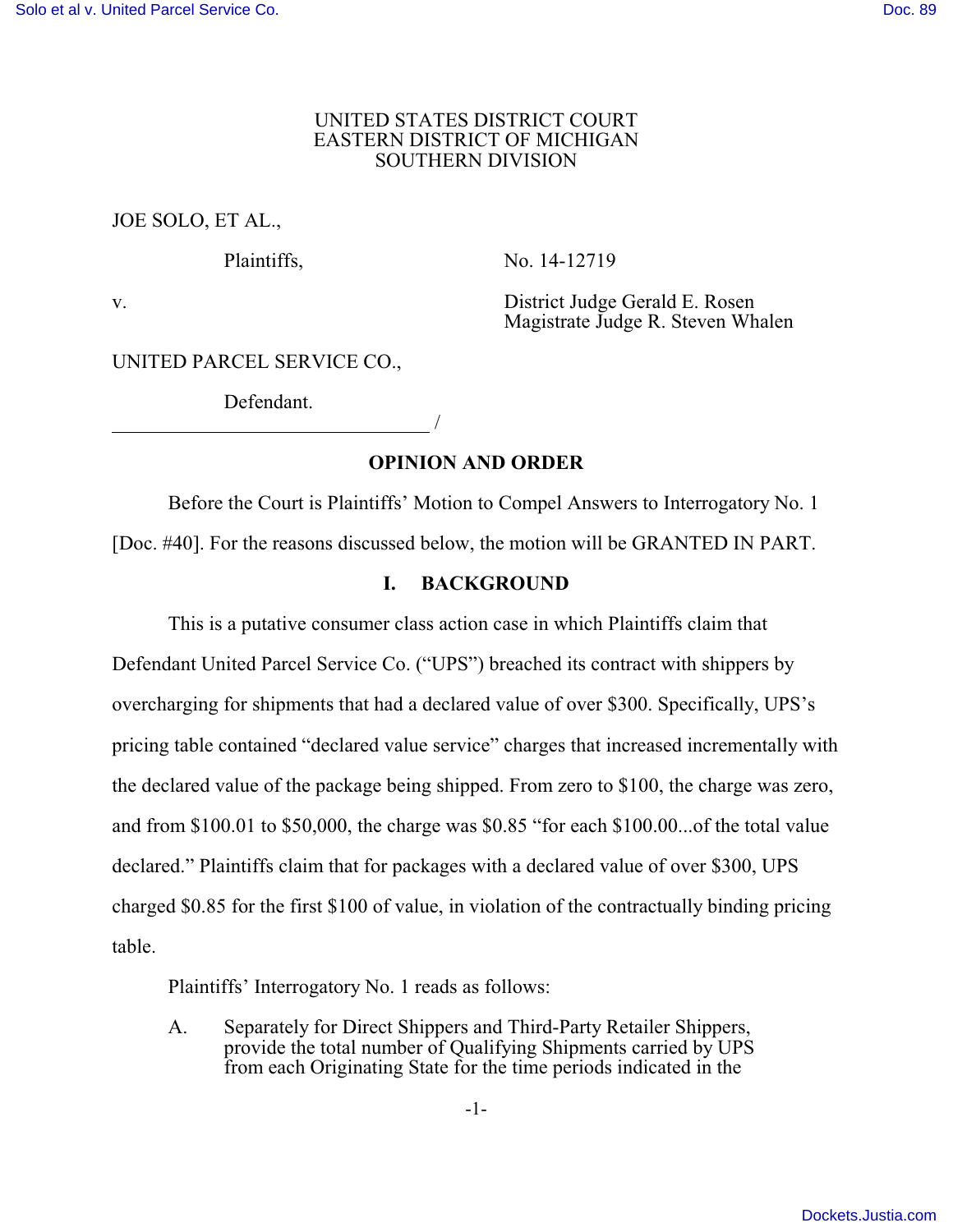chart attached as Exhibit A hereto and made part hereof.

- B. Separately for Direct Shippers and Third-Party Retailer Shippers, identify the number of Qualifying Shipments carried by UPS from December 30, 2013, to the close of the calendar month immediately preceding the response to this interrogatory.
- C. Separately for Direct Shippers and Third-Party Retailer Shippers, identify the number of Qualifying Shipments carried by UPS from June 30, 2013, to December 29, 2013.
- D. For each of the totals in answer to the above Interrogatory No. 1A-1C, quantify on a monthly basis the Qualifying Shipments you contend were not subject to UPS's published pricing tables for declaring excess value, including the pricing tables contained in the Declared Value of Carriage charts on pages 70 and 136 of the UPS Rate and Service Guide updated on July 8, 2013; and identify the agreements, terms, pricing tables, or rates that were used to price coverage for loss or damage for such Qualifying Shipments, and the customers to whom they applied.

Because there is a nation-wide class, the statutes of limitations vary from state to

state. Exhibit A to the interrogatory identifies five distinct time periods, each ending on

December 29, 2013, with the longest period beginning in 2008.

UPS contends that providing the package-specific information requested in Interrogatory No. 1 would be excessively burdensome in terms of both time, manpower, and costs. Karl Wixtrom, a Senior Program Manager with UPS, submitted a declaration stating as follows.<sup>1</sup> Due to the enormous amount of data that runs through UPS's billing system, the "package level detail" requested by Plaintiffs is maintained in a "live" format (i.e., a format that is easily accessible electronically) for only limited time period; it is then archived on backup tapes. Based on the facts in Mr. Wixtrom's declaration, UPS argues that the cost and burden of responding to the interrogatory on a package-level

<sup>&</sup>lt;sup>1</sup> Because Mr. Wixtrom's declaration contains proprietary information, it was filed under seal. The Court has reviewed the sealed declaration, but this Opinion and Order references only the redacted, publically filed version.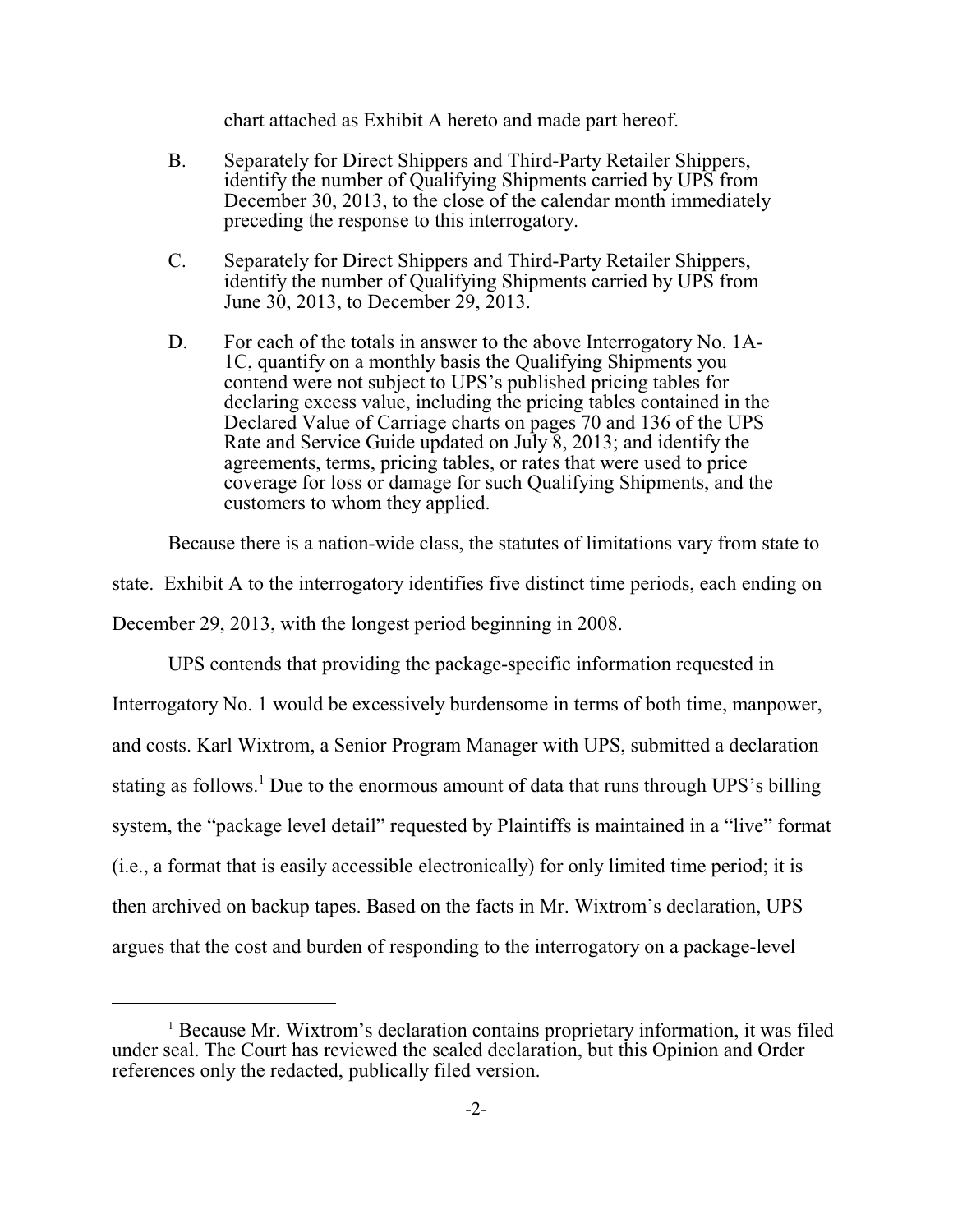basis, going back as far as 2008, would be overwhelming:

"UPS estimates that it would take at least six months just to restore the archived tapes as described above, at a cost of  $$120,000$  in labor, requiring UPS employees to take on responsibilities outside of their regular duties. Further, that estimate does not include the time and expense of analyzing the data once extracted in order to answer Interrogatory No. 1, which would require extensive additional analysis of each account number and the manual review of contract language for individual shipper. Such a process would also require a substantial amount of time and resources on the part of UPS." *Brief in Support of Defendant's Response* [Doc. #50], at 8 (Pg. ID 1145).

Mr. Wixtrom indicated that limiting the Plaintiffs' request to a six-month period would reduce the costs.

Instead, UPS provided an estimate of the number of packages with declared value over \$300 that were shipped during the period June 30, 2013 to December 29, 2013. The estimate was based on a methodology described in the sealed version of UPS's response. UPS isolated this particular six-month period based on two defenses: (1) contracts after December of 2013 contain a mandatory arbitration clause, and (2) UPS terms state that a customer must give notice of a billing dispute within 180 days, or the issue is waived. Therefore, UPS contends, June 30, 2013 through December 29, 2013 is "the time period most likely to be deemed relevant if Plaintiffs' claims are ultimately permitted to proceed on a classwide basis." *Id*., at 18-19 (Pg. ID 1155-56).

### **II. DISCUSSION**

The 2015 amendments to the Federal Rules of Civil Procedure emphasize two general principles that are germane to this case. First, the parties have a heightened duty of cooperation in procedural matters such as discovery. In this regard, Rule 1 was amended "to emphasize that just as the court should construe and administer these rules to secure the just, speedy, and inexpensive determination of every action, so the parties share the responsibility to employ the rules in the same way." Fed.R.Civ.P. 1, Advisory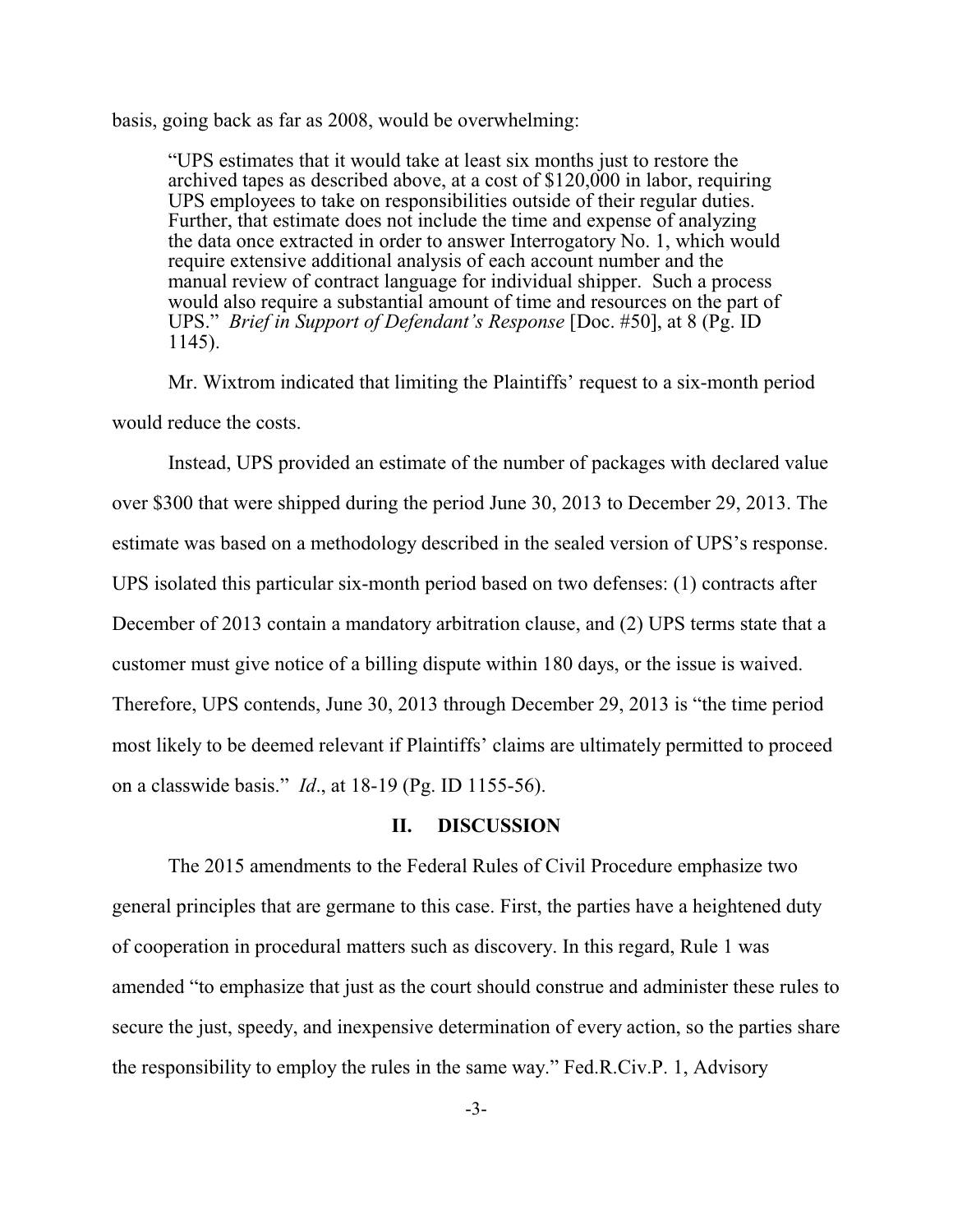Committee's Note to the 2015 amendment. Secondly, Rule 26(b)(1) emphasizes the principle of proportionality, stating that discovery should be "proportional to the needs of the case...and whether the burden or expense of the proposed discovery outweighs the benefit." Linking the concepts of cooperation and proportionality, the Advisory Committee's Notes to Rule 1 state, "Effective advocacy is consistent with–and indeed depends upon-cooperative and proportional use of procedure." These principles are particularly important when, as here, the discovery sought comprehends a broad-ranging and massive amount of data.

Having reviewed the Wixtrom declaration, I am persuaded that UPS has carried its burden of showing that producing package-specific information going as far back as 2008 would be extraordinarily burdensome, particularly at this stage of the proceedings. Given the scope of UPS's business operations and the exigencies of its proprietary billing system, there is a valid business reason for maintaining "live" data for a limited period of time and storing older data on backup tapes. Fed.R.Civ.P. 26(b)(2)(B) provides that "[a] party need not provide discovery of electronically stored information from sources that the party identifies as not reasonably accessible because of undue burden or cost." Courts have held that information stored on backup tapes is not "reasonably accessible." *Laethem Equipment Co. v. Deere & Co.*, 261 F.R.D. 127, 145 (E.D. Mich. 2009)(citing the Sedona Principles); *Nissan North America, Inc. v. Johnson elec. North America, Inc.*, 2011 WL 1002835, \*3-4 (E.D. Mich. 2011)(holding that plaintiff's backup systems were not reasonably accessible). The Wixtrom declaration also supports a finding of undue burden: extracting all of the requested data would take six months, would cost at least \$120,00,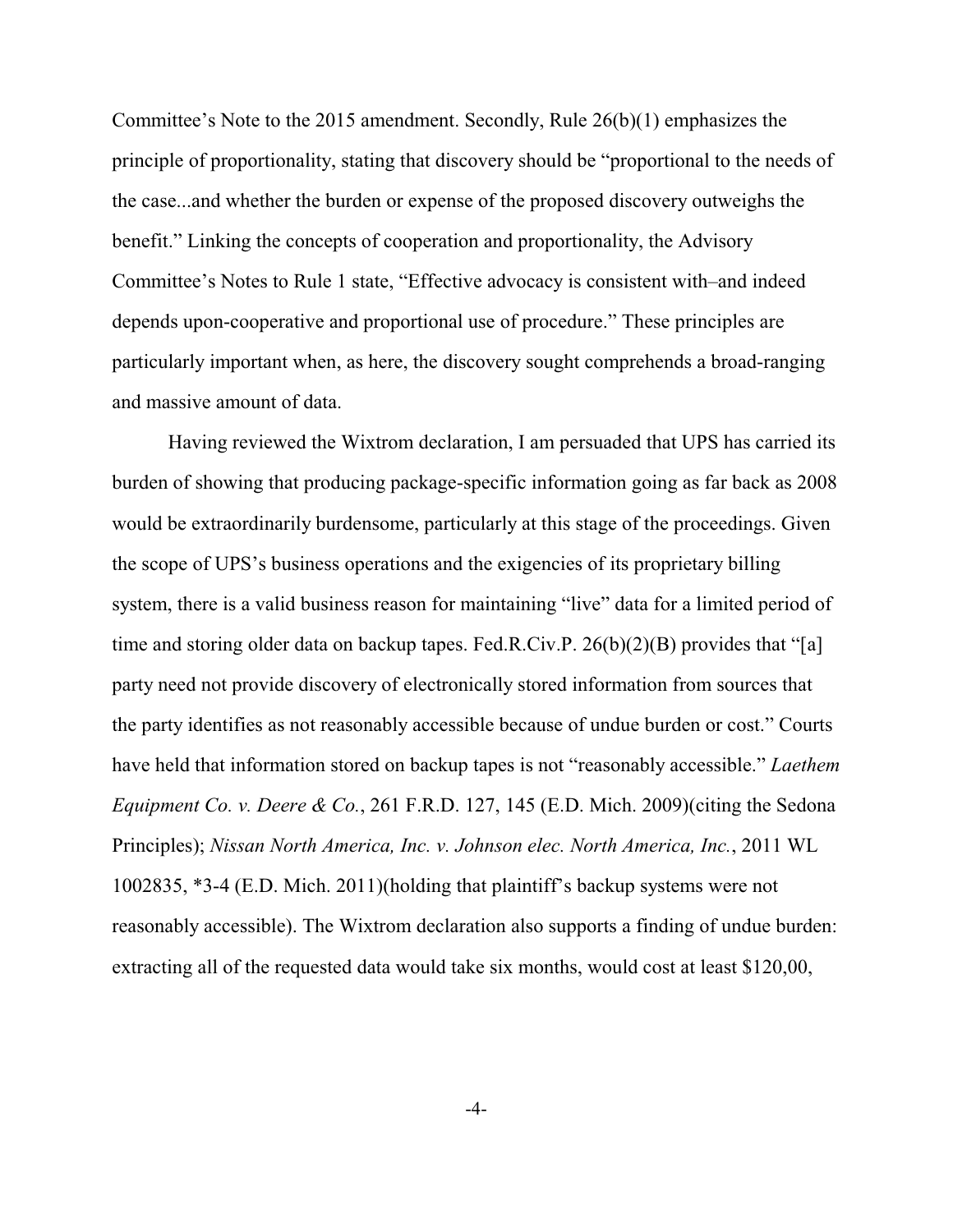and even then would require the creation of software to make the data useable.<sup>2</sup> Undertaking this task would also require the diversion of manpower from other duties.

Against this burden, the relevance of the information as requested is not proportional to the needs of the case at this time. The potential relevance of data before June 30, 2013 and after December 29, 2013 depends on the disposition of two as-yet unresolved issues: (1) the effect of the arbitration clause on transactions after December 29, 2013, and (2) the impact of the 180-day window for customers to file billing complaints. While the decision of those issues is not before me, and without secondguessing what the ultimate decision might be, I do not view UPS's position as frivolous or completely lacking in merit. And if UPS does ultimately prevail on those issues, the burden and expense of producing such a broad range of information will have been for naught.

I agree with UPS that if it does prevail on the above issues, the most likely period that will be found relevant will be the six-month time frame from June 30, 2013 to

<sup>2</sup> In *Chen-Oster v. Goldman, Sachs & Co.*, 285 F.R.D. 294, 301-302 (S.D.N.Y. 2012), the court found that "accessibility" was a function of the *source* of electronically stored information ("ESI"), not the mere fact that the data sought is voluminous. In other words, material stored on a computer user's desktop or on a company's "live" network may be easily accessible, even if voluminous. On the other hand, material that is stored off-line may not be reasonably accessible if the method of extracting it entails substantial burdens and costs. The court cited Judge Scheindlin's decision in *Zubalake v. UBS Warburg LLC*, 217 F.R.D. 309, 318-19 (S.D.N.Y. 2003), which held that "[w] hether electronic data is accessible turns largely on the media on which it is stored." *Chen-Oster* recounted *Zubalake's* five categories of ESI, listed in descending order of accessibility: "(1) active, on-line data; (2) near-line data; (3) data that is archived or stored off-line; (4) backup media designed for disaster recovery rather than routine use; and (5) erased, fragmented, or damaged data." *Chen-Oster* at 301, citing *Zubalake* at 318-19. In this case, UPS's data that is stored on backup tapes would fall within either category (3) or (4), and, consistent with the Sedona approach, would be considered "not reasonably accessible," owing to the manner in which it is stored.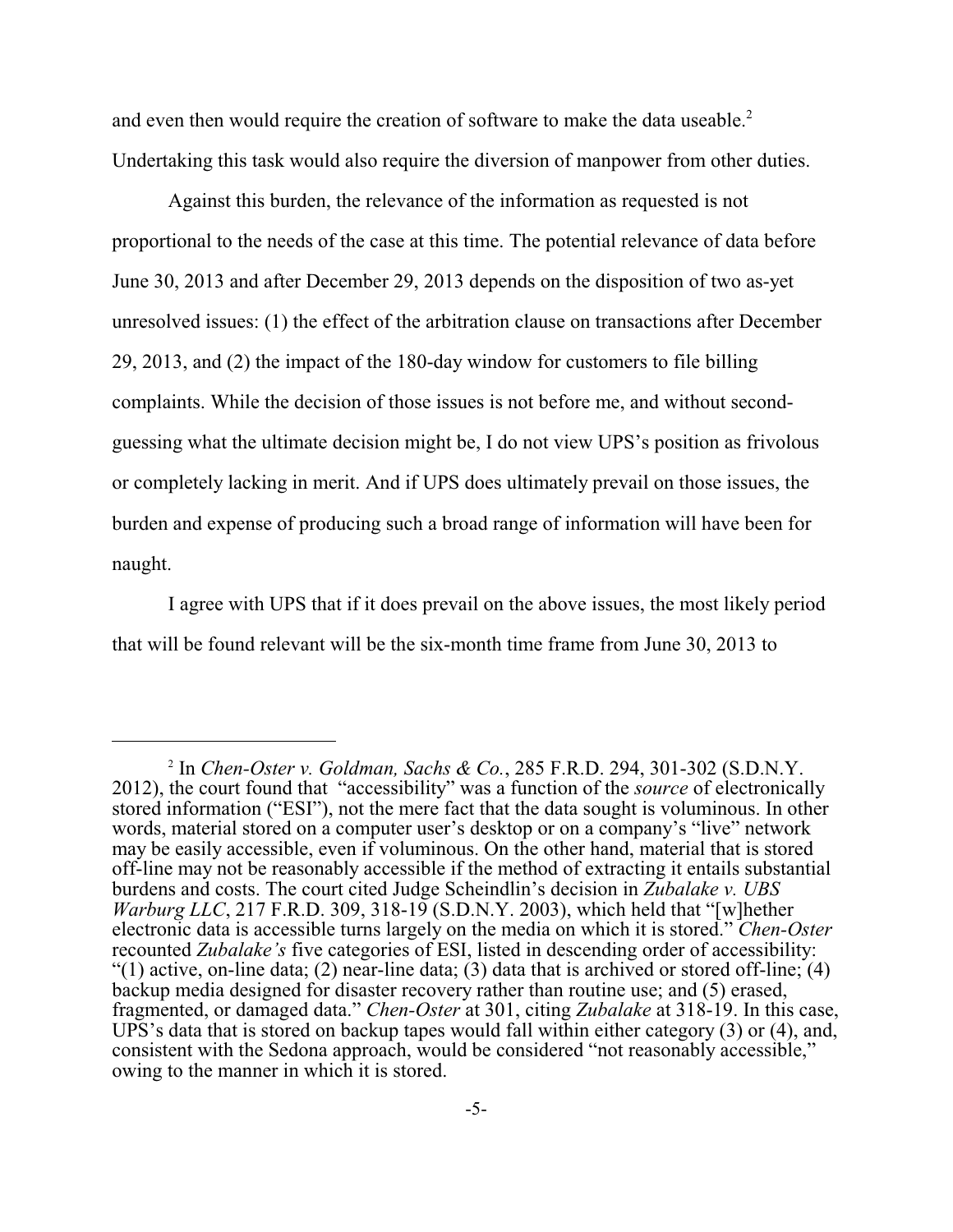December 29, 2013. $3$  The degree of relevance of information from this more limited period is high, and Plaintiff properly seeks discovery of this narrower set of data. But while the burden on UPS of producing the information is less, it is not insubstantial. The appropriate balance between the Plaintiff's need for the information and the burden of producing it may be struck through statistical sampling, without prejudice to production of the entire set of data at a later time. *See Quintana v. Claire's Boutiques, Inc.*, 2014 WL 234219, \*2 (N.D.Cal. 2014)("In the specific context of class action discovery, sampling advances the goal of proportionality advanced under Fed. R. Civ. P.  $26(b)(3)(c)(iii)$ "); *Smith v. Lowe's Home Centers, Inc.*, 236 F.R.D. 354, 357-58 (S.D. Ohio 2006)("[L]imiting discovery to a statistically significant representative sampling...will both reasonably minimize the otherwise extraordinary burden imposed on the plaintiffs and their counsel and et afford the defendant a reasonable opportunity to explore, discovery and establish an evidentiary basis for its defenses."); *Soto v. Castlerock Farming and Transport, Inc.*, 282 F.R.D. 492, 503 (E.D. Cal. 2012)("To relieve the

burden on a party, a court may order 'sampling' of records.").

The estimate that UPS produced for the six-month period encompassing the latter half of 2013 was based on a method that extrapolated "live" data from a more recent period. At the time this motion was filed, Plaintiffs were not privy to UPS's methodology, given that it involved disclosure of proprietary information. However, now that a protective order has been entered [Doc. #74], UPS will disclose its methodology under the "attorneys' eyes only" provision. It may be that Plaintiff is satisfied that UPS's methodology is sufficient. If not, the parties will meet, confer, and agree on a mutually

<sup>&</sup>lt;sup>3</sup> If UPS does not prevail on these issues, Plaintiffs' discovery request for this broader range of information can be revisited, with the possibility of some form of sampling to lessen the burden.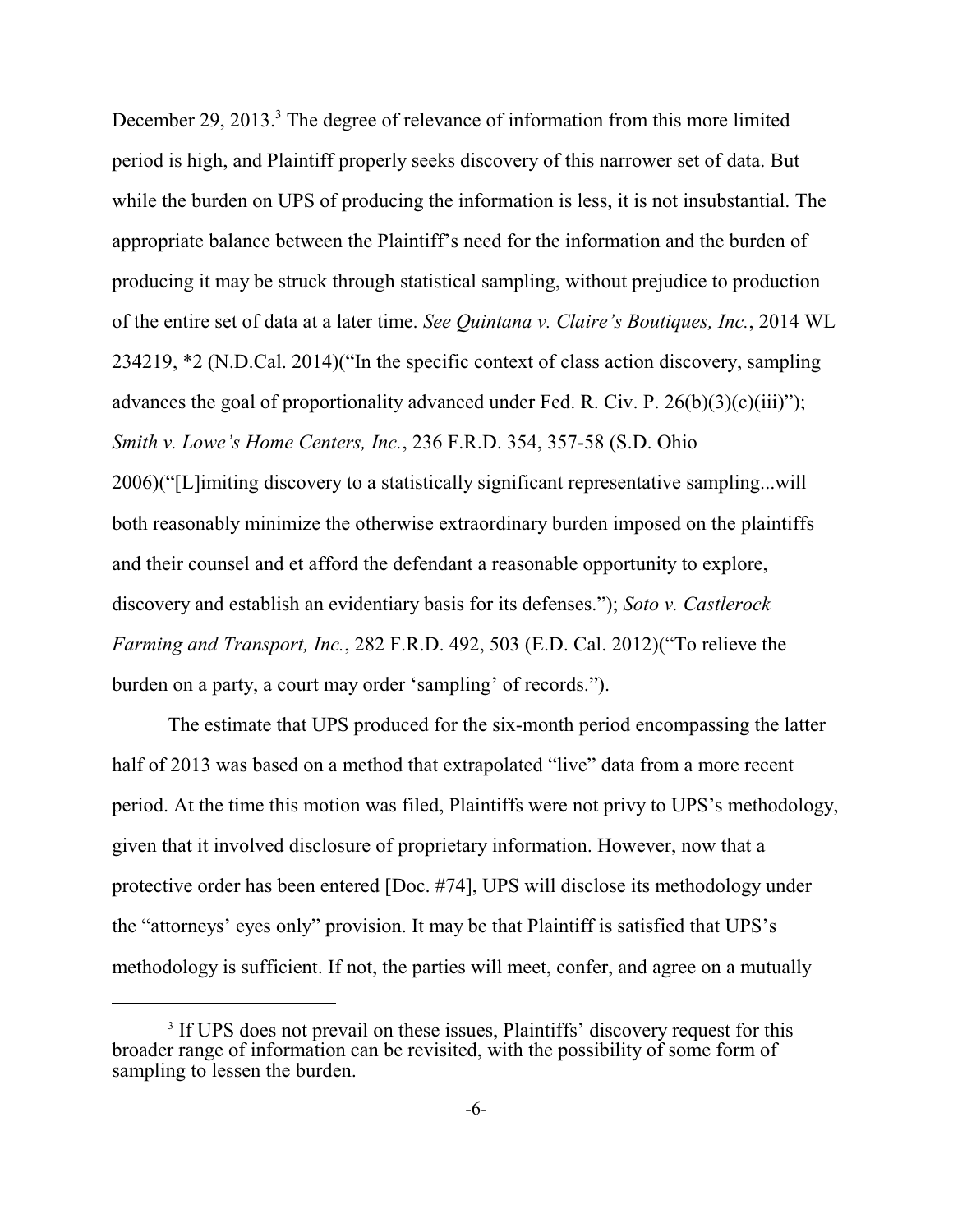acceptable sampling methodology. *See Quintana*, at \*2 ("[T]he court leaves it to the parties to work out the particulars of how the sample is selected (e.g., cluster sampling, stratified sampling, etc.)"). The method may include UPS again generating the more easily accessible "live" data for the most recent period.

As in *Smith v. Lowe's Home Centers*, sampling strikes a fair balance between Plaintiff's right to relevant information and the burden on UPS in producing a large amount of data. Because in general, the responding party bears the cost of production, *Oppenheimer Fund, Inc. v. Sanders*, 437 U.S. 340, 358 (1978), UPS will pay the costs associated with producing the statistical sample. However, if the parties are unable to agree on an acceptable sampling methodology, then Plaintiff will have the option of requesting that UPS produce the package-specific data for the period June 30, 2013 to December 29, 2013, with Plaintiff bearing the entire cost of production.

#### **III. CONCLUSION**

Consistent with the above discussion, Plaintiffs' Motion to Compel Answers to Interrogatory No. 1 [Doc. #40] is GRANTED IN PART AND DENIED IN PART WITHOUT PREJUDICE.

Plaintiff's request for the production of package-specific information going back as far as 2008 is DENIED WITHOUT PREJUDICE.

Plaintiff's motion is GRANTED to the extent that the parties will meet, confer, and devise a mutually agreeable methodology for obtaining a sampling of the requested data for the time period June 30, 2013 to December 29, 2013. UPS will provide the data thus sampled to Plaintiff, and UPS shall bear the cost of the production.

 If the parties are unable to agree on an acceptable sampling methodology, then Plaintiff will have the option of requesting that UPS produce the package-specific data